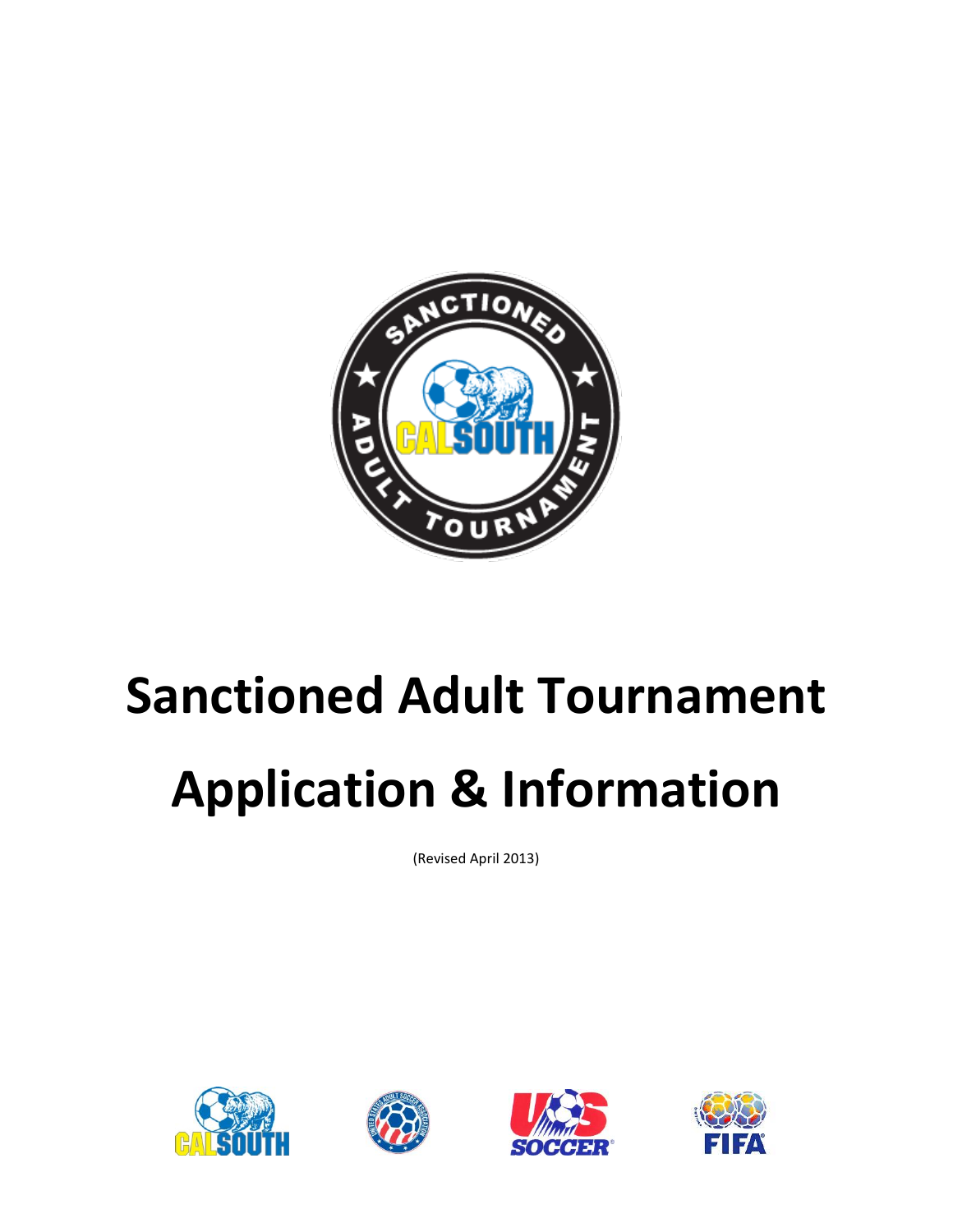#### **HOW to become a Cal South Sanctioned Adult Tournament:**

Tournament sanctioning is a member service provided to Cal South Affiliate Members. A complete application includes:

- 1. One-page Sanctioned Adult Tournament Application
- 2. Tournament Competition Rules
- 3. Referee Services Agreement
- 4. Non-refundable Application Fee of \$50.00

Submit a complete application at least ten (10) business days before a scheduled monthly Cal South Board of Directors meeting. Your tournament will be posted on the Cal South website the same week that it is approved by the Board.

#### **BENEFITS of becoming a Cal South Sanctioned Adult Tournament:**

- Promotion on Cal South's website at [www.calsouth.com/tournaments](http://www.calsouth.com/tournaments)
- Promotion in Cal South Soccer Magazine, distributed to 112,000 active households
- Promotion in Adult Soccer Updates Email distributed monthly to the entire Cal South adult membership
- Special email tournament invitation sent to each USASA Region IV state association and their member leagues. Region IV includes Alaska, Arizona, Cal North, Cal South, Colorado, Hawaii, Idaho, Montana, Nevada, New Mexico, Oregon, Utah, Washington and Wyoming
- Eligibility to apply through Cal South to USSF for permission to host foreign teams
- Eligibility to have your tournament listed on the USASA Tournament and Events online calendar
- Tournament and players covered by insurance, including General Liability and Secondary Soccer Accident Insurance. Cal South/USASA insurance coverage is not afforded to and cannot be used by non-Cal South sanctioned tournaments.
- Use of the Cal South Sanctioned Tournament seal in your advertising and marketing materials
- Discounted Cal South/USASA tournament player registration fee is available to players and teams not registered with Cal South/USSF.

#### **RESPONSIBILITIES of being a Cal South Sanctioned Adult Tournament:**

- To comply with the rules and regulations of Cal South, USASA, USSF and FIFA
- To use active Cal South certified and trained USSF Referees and Assignors
- To ensure that all accepted players are registered (both online and on-site registration resources will be provided to you by Cal South)
- To report violent conduct or assaults to Cal South within 72 hours







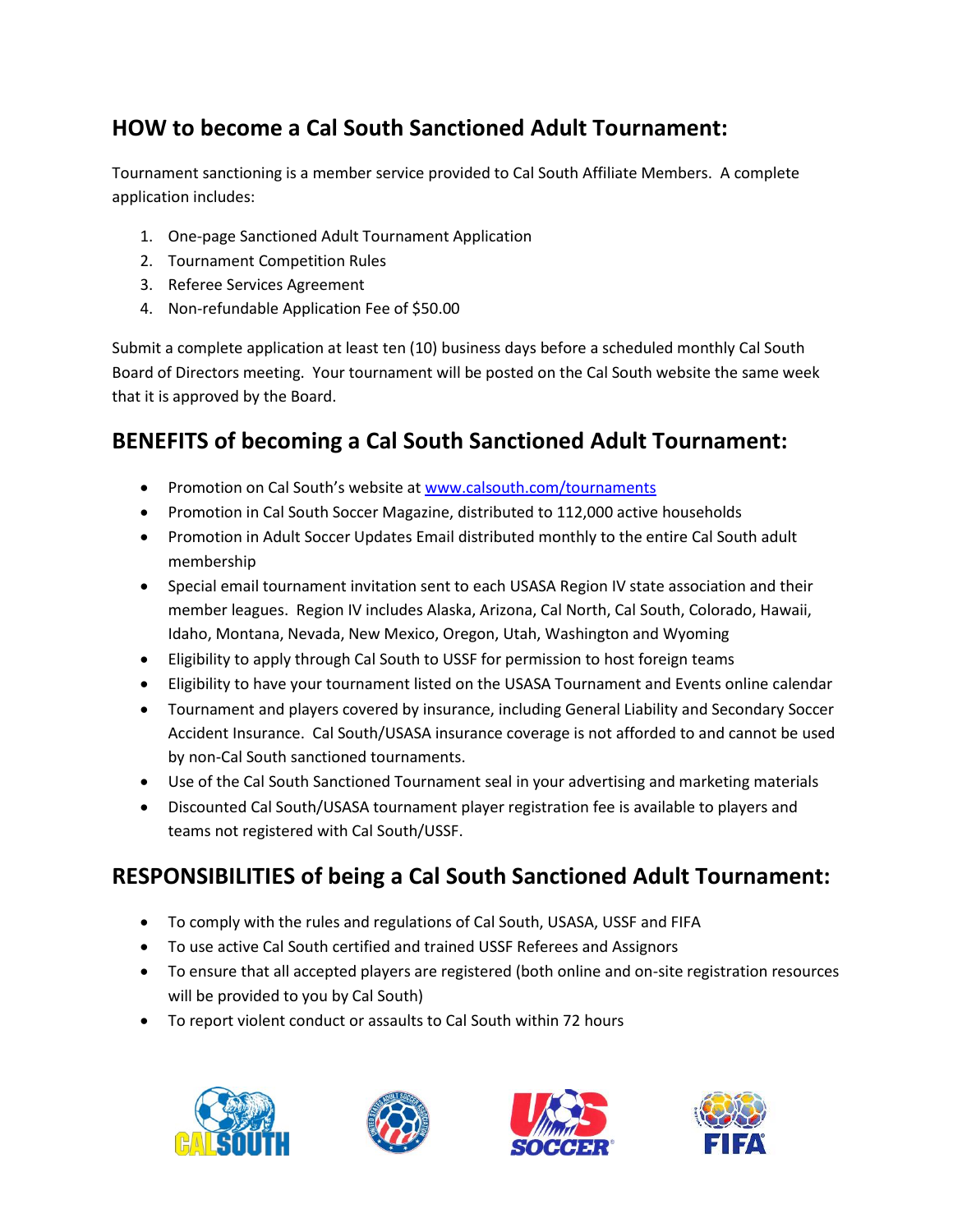### **SANCTIONED ADULT TOURNAMENTS RULES AND REGULATIONS**

- I. Sanctioned Adult Tournaments must be hosted by a Cal South Affiliate Member organization.
- II. Applications for Sanctioned Adult Tournaments must be submitted to the Cal South Corporate Office, and approvals will be made by the Cal South Board of Directors.
- III. A complete application includes:
	- a. One-page Sanctioned Adult Tournament Application
	- b. Tournament Competition Rules
	- c. Referee Services Agreement
	- d. Nonrefundable Application Fee of \$50.00
- IV. Tournaments may apply for approval to invite foreign teams through USSF. This application must be submitted to Cal South, and includes:
	- a. U.S. Soccer Application to Host a Tournament or Games Involving Foreign Teams (HAPP 3-03)
	- b. U.S. Soccer International Tournament/Games Hosting Agreement (HTED 3-03)
	- c. Tournament Rules
	- d. \$75 check payable to U.S. Soccer
- V. Amendments to the original tournament application must be forwarded to Cal South.
- VI. Cal South Sanctioned Adult Tournaments may not be concurrently sanctioned by any other organization.
- VII. Teams and players from outside Southern California may present player passes from their state association and/or USSF affiliate organization.
- VIII. All tournament participants must be registered with a USSF affiliate. All players not currently registered will be eligible to register online or on-site through Cal South/USASA for a oneweekend player pass at a special discounted rate.
- IX. Cal South Sanctioned Tournaments which host concurrent youth and adult competitions are responsible for facilitating a fun and safe environment for all involved. Considerations may include providing safe distance between youth and adult fields to avoid injuries, precautions when alcohol is present, appropriate supervision, etc.







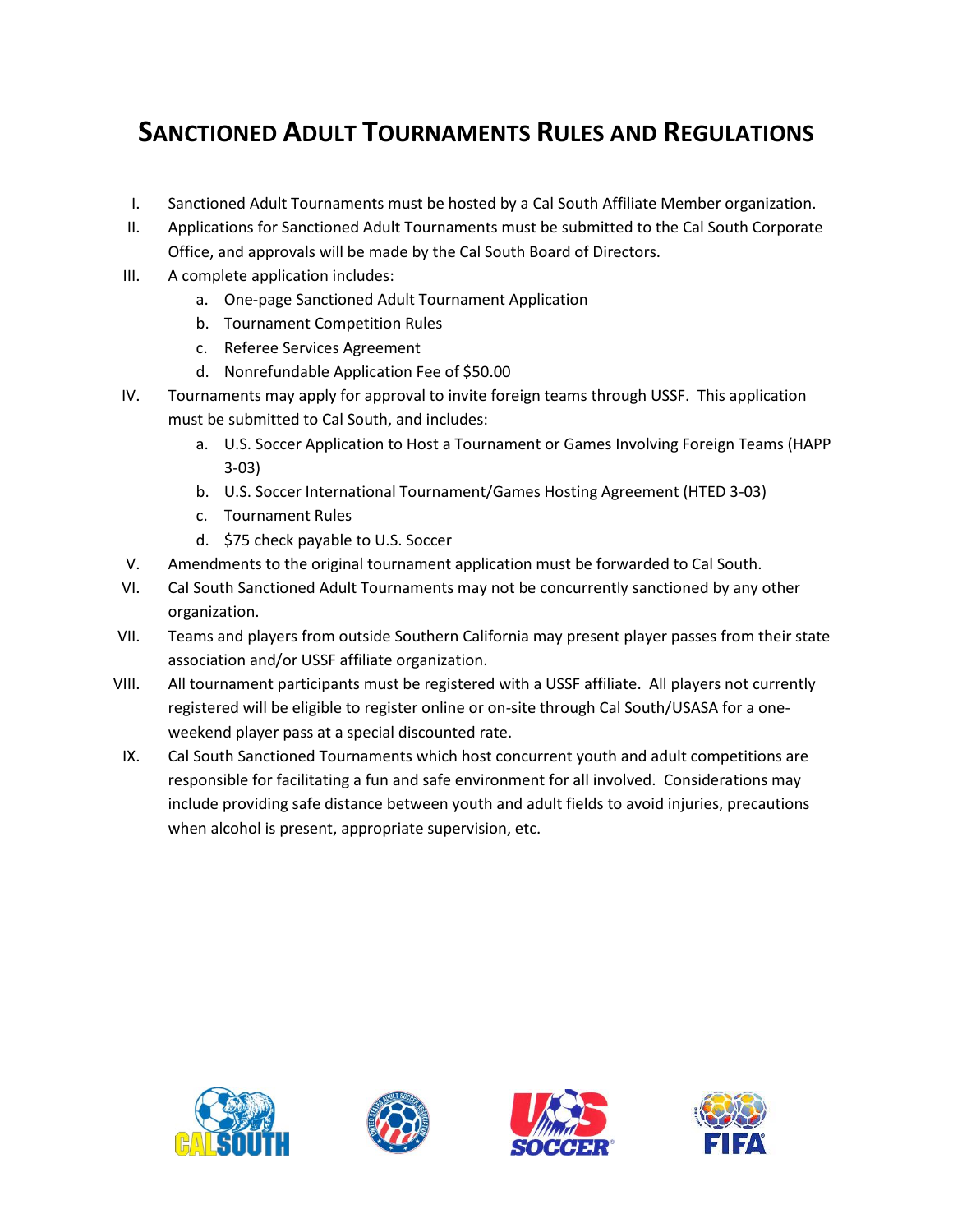

**California State Soccer Association - South**



SANCTIONED ADULT TOURNAMENT APPLICATION

#### **Tournament Information**

| <b>Tournament Name</b>                                                                                                                                                                                                            |                                                                |                                                   | <b>Tournament Dates</b> |                            |                                             |                            |
|-----------------------------------------------------------------------------------------------------------------------------------------------------------------------------------------------------------------------------------|----------------------------------------------------------------|---------------------------------------------------|-------------------------|----------------------------|---------------------------------------------|----------------------------|
| Cal South Affiliate Member (i.e. Adult League, Club)                                                                                                                                                                              |                                                                | Affiliate #                                       |                         | Affiliate Member President |                                             |                            |
| <b>Entry Deadline</b><br><b>Entry Fees</b>                                                                                                                                                                                        |                                                                | Referee Association                               |                         |                            |                                             | # of Teams                 |
| Field Location(s)                                                                                                                                                                                                                 |                                                                | # of Fields                                       | <b>Rain Dates</b>       |                            |                                             |                            |
| <b>Tournament Director Name</b>                                                                                                                                                                                                   | <b>Tournament Email</b>                                        |                                                   |                         |                            |                                             |                            |
| <b>Tournament Phone</b>                                                                                                                                                                                                           | <b>Tournament Website</b>                                      |                                                   |                         |                            |                                             |                            |
| <b>Divisions and Play Type</b>                                                                                                                                                                                                    |                                                                |                                                   |                         |                            |                                             |                            |
| Men's<br>Open<br>Under 23<br>Women's<br>Open<br>Under 23<br>Open<br>Under 23<br>Coed                                                                                                                                              | Over 30<br>Over 40<br>Over 40<br>Over 30<br>Over 30<br>Over 40 | Over 50<br>Over 50<br>Over 50                     | 11v11<br>11v11<br>11v11 | 7v7<br>7v7<br>7v7          | Beach<br>Beach<br>Beach                     | Futsal<br>Futsal<br>Futsal |
| Please specify any divisions or play type not listed above.                                                                                                                                                                       |                                                                |                                                   |                         |                            |                                             |                            |
| <b>Required Attachments</b>                                                                                                                                                                                                       |                                                                |                                                   |                         |                            |                                             |                            |
| Signed Referee Agreement                                                                                                                                                                                                          | Tournament Rules (including awards details)                    |                                                   |                         |                            | \$50 Application Fee (payable to Cal South) |                            |
| This tournament will apply for permission to host foreign teams (separate application to USSF through Cal South is required)                                                                                                      |                                                                |                                                   |                         |                            |                                             |                            |
| <b>Affidavit of Compliance</b>                                                                                                                                                                                                    |                                                                |                                                   |                         |                            |                                             |                            |
| I, the undersigned, hereby agree to abide by the rules and regulations set forth by Cal South, USASA, USSF and FIFA                                                                                                               |                                                                |                                                   |                         |                            |                                             |                            |
| Affiliate Member Organization President Name                                                                                                                                                                                      |                                                                | Affiliate Member Organization President Signature |                         |                            | Date                                        |                            |
| Please submit this application and its attachments to the Cal South Corporate Office at the address listed below.<br>Sanctioned Tournament applications are reviewed at the monthly meetings of the Cal South Board of Directors. |                                                                |                                                   |                         |                            |                                             |                            |
| <b>Cal South Approval</b>                                                                                                                                                                                                         |                                                                |                                                   |                         |                            |                                             |                            |
|                                                                                                                                                                                                                                   |                                                                |                                                   |                         |                            |                                             |                            |
|                                                                                                                                                                                                                                   |                                                                |                                                   |                         |                            |                                             |                            |

**Cal South Soccer** | 1029 South Placentia Avenue, Fullerton CA 92831 | Phone 888.429.7276 | Fax 714.441.0715

**Sanctioning Approval** Date **Date**